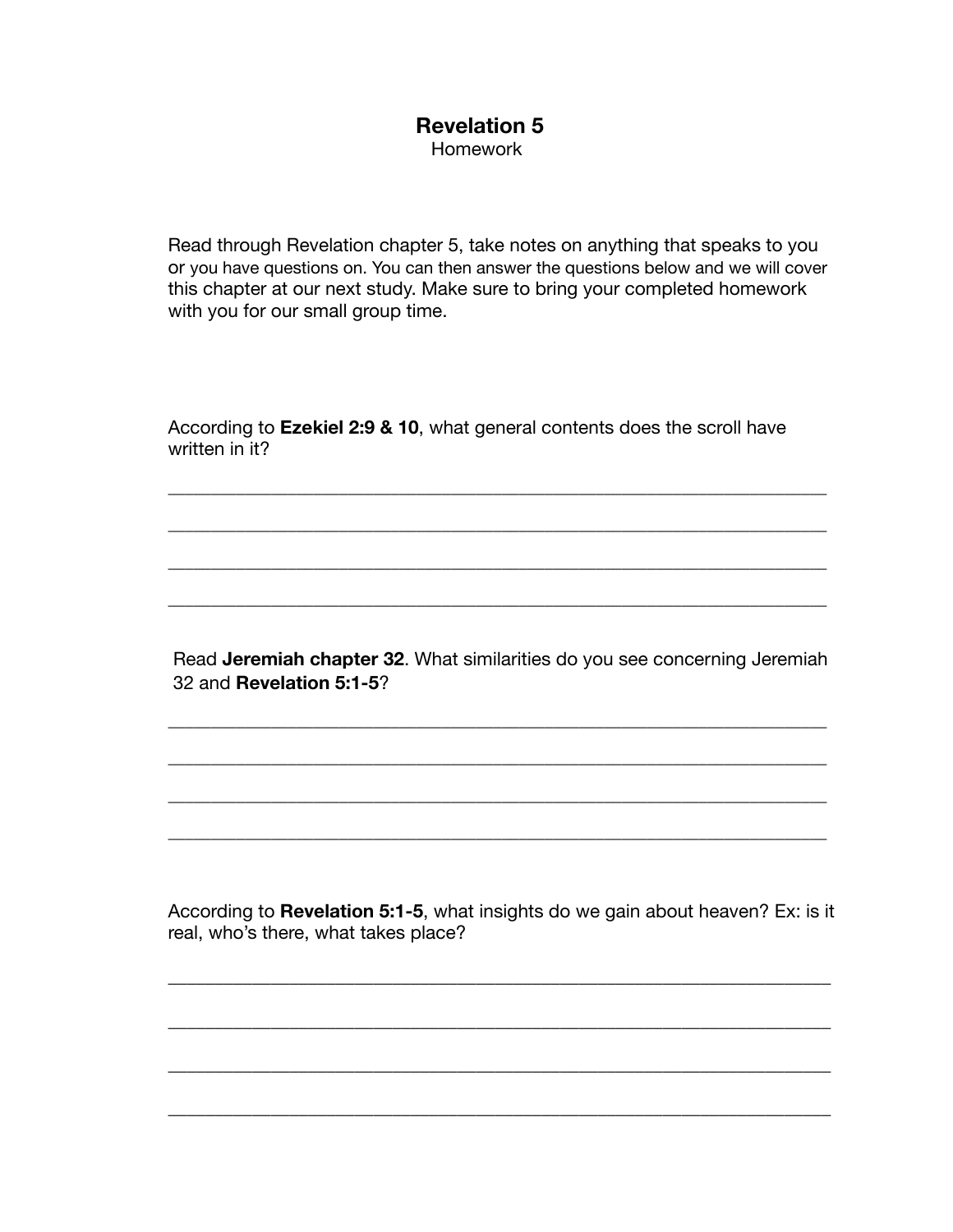In 5:5 Jesus is portrayed as 'the Lion of Judah but in 5:6 John sees Jesus as a sacrificial lamb standing'. How is it that Jesus fulfilled both titles/roles in his person? Can you name some characteristics associated with both identities in the person and life of Jesus Christ.

How do we see the Trinity in verses 6-7?

What are the bowls full of? How does this make you feel regarding your prayers?

According to this new song (5:9-10), can you name 3 reasons why Jesus is called to be the center of our worship?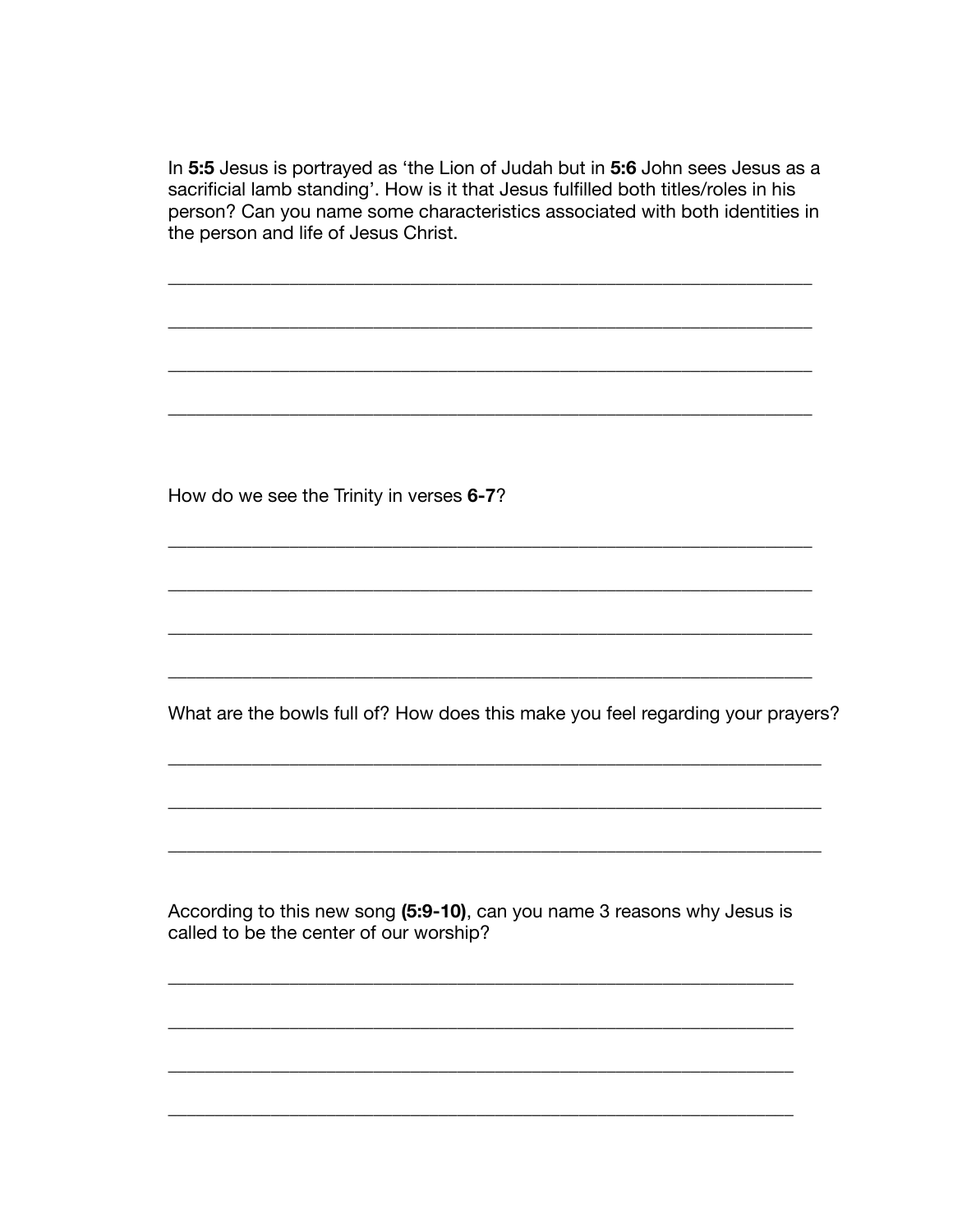Make a list of all the words used to describe Jesus in this chapter:

List a few things that have spoken to you and anything new that you have learned through these past 5 chapters of Revelation:

Now write out a prayer of praise because He worthy!